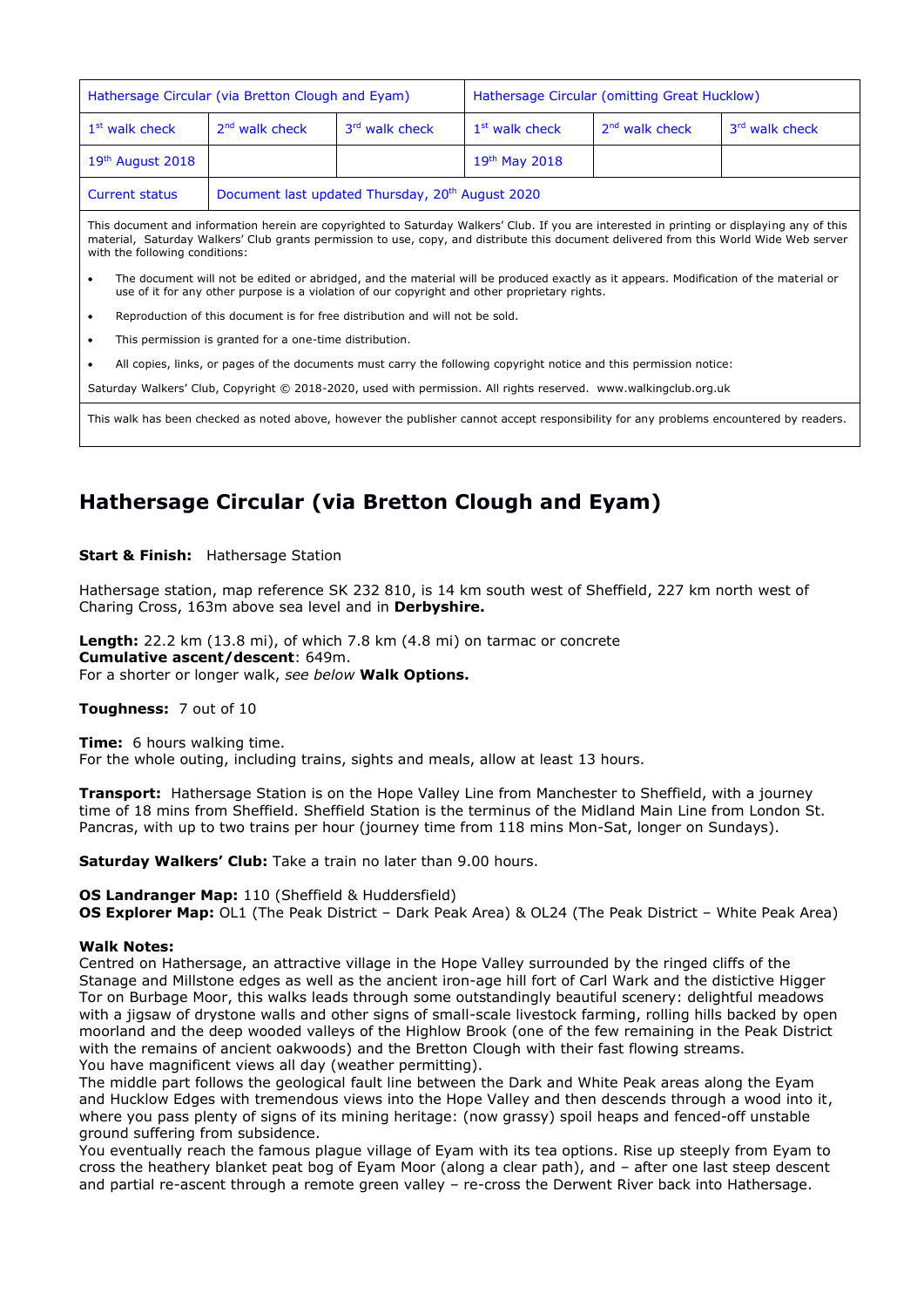### **Walk Options:**

**A Shortcut** down from the Hucklow Edge to Foolow cuts out Great Hucklow, this cuts 2.2 km/1.3 mi and 61m ascent and is **rated 6/10**.

**Buses from Great Hucklow, Foolow or Eyam to Sheffield or Hope** enable a finish after 10.0 km/6.2 mi, 11.9 km/7.4 mi or 14.4 km/9.0 mi respectively: **line 65** (Buxton to Sheffield Interchange, 7 buses Mondays to Saturdays and 3 on Sundays) and (from Foolow and Eyam only) **line 66** (Baslow to Sheffield Interchange, 5 buses Mondays to Saturdays and 4 on Sundays) and (from Great Hucklow only) **line 173** (Bakewell to Hope and Castleton, 4 buses per day).

**A Variation in the Morning** routes out of the Bretton Clough up the Abney Clough and around Abney Low to re-join the route in Nether Bretton, this adds 1.7 km and 50m ascent.

**A short but tough out-and-back** to the Wet Withens Bronze Age stone circle and the Eyam Moor Barrow is described, just before the final descent back into Hathersage.

### **Lunch** (details last updated 24/08/18)

**The Barrel Inn** Bretton, near Eyam, *Hope Valley, Derbyshire, S32 5QD (01433 630 856,* 

*<http://www.thebarrelinn.co.uk/>*). The Barrel Inn dates back to 1597 and stands at the head of Bretton Clough at the crossing of two important old bridleways: Hathersage to Eyam and Sheffield to Buxton. It is claiming to be the highest pub in Derbyshire at 380m above sea and can certainly boast panoramic views of the Hope Valley and extensive parts of the Peak District National Park (and – on a good day – of five counties). It is located 7.3 km/4.5 mi into the walk and named for a barrel shaped cavern created by mining activity in the Hucklow Edge Lead Vein which runs about 200m below the pub. Food served every day: 12.00-14.00 (-15.00 Sun) and evenings.

**The Queen Anne Inn** Main Street, *Great Hucklow, Tideswell, Derbyshire, SK17 8RF (01298 871 246,* 

*[http://queenanneinn.co.uk/\)](http://queenanneinn.co.uk/)*. Open 12.00-14.30 and 17.00-23.00 Tue-Thu and all-day Fri-Sun. Food served 12.00-14.30 and 18.00-20.00 Tue-Sun. The Queen Anne is located 9.8 km/6.1 mi into the full walk.

**The Bulls Head Inn** Foolow*,* near Eyam, *Hope Valley, Derbyshire, S32 5QR (*01433 630 873*, [http://www.thebullatfoolow.co.uk/\)](http://www.thebullatfoolow.co.uk/)*. Open Tue-Sat 12.00-15.00 and 18.30-23.00 and all-day Sun. Food served 12.00-14.00 and 18.30-21.00 Tue-Sat and 12.00-20.00 Sun. The Bulls Head is located 11.8 km/7.4 mi into the full walk (9.6 km/6.1 mi if walking the shortcut).

**With an early start**, the tea options in **Eyam** come into play for lunch (see below for opening hours).

### **Tea**

**In Eyam** (details last updated 20/08/20)

**Coolstone at Eyam Hall** Eyam Hall Courtyard, Main Road, *Eyam, Hope Valley, Derbyshire S32 5QW (01433 627 280, [https://thecoolstone.co.uk/\)](https://thecoolstone.co.uk/)*. The Coolstone is located 7.5 km/4.7 mi from the end of the walk. Open 12.00 to late Tue-Sun. Food served all day.

**Café Village Green** The Square, *Eyam, Hope Valley, Derbyshire S32 5RB (01433 631 293,* 

*[https://www.cafevillagegreen.com/\)](https://www.cafevillagegreen.com/)*. The Village Green is located 6.9 km/4.3 mi from the end of the walk. Open 09.30-15.30 Thu-Mon.

**Eyam Tea Rooms** The Square, *Eyam, Hope Valley, Derbyshire S32 5RB (01433 631 274,*

*[https://eyamtearooms.co.uk/\)](https://eyamtearooms.co.uk/)*. The Tea Rooms are located 6.9 km/4.3 mi from the end of the walk. Open 09.30-16.00 every day.

**Ivy Cottage Vintage Tea Room** Dale Head, Lydgate, *Eyam, Hope Valley, Derbyshire S32 5RB.* Open 11.00-17.00 Sun.

**The Miner's Arms** Water Lane, *Eyam, Hope Valley, Derbyshire S32 5RG (01433 630 853, [http://www.theminersarmseyam.co.uk/\)](http://www.theminersarmseyam.co.uk/)*. The Miner's is located 6.9 km/4.3 mi from the end of the walk. Open all day every day. Food served 18.00-20.00 Mon, 12.00-14.00 and 18.00-21.00 Tue-Fri, 12.00-14.00 and 18.30-21.00 Sat and 12.00-15.00 Sun.

**In Hathersage** (details last updated 24/08/18)

**The Plough Inn** Leadmill Bridge, *Hathersage, Hope Valley, Derbyshire S32 1BA (01433 650 319, [http://www.theploughinn-hathersage.co.uk/\)](http://www.theploughinn-hathersage.co.uk/)*. Open Mon-Sat 11.30-23.00 and 12.00-22.30 Sunday. Last food orders: 21.30 Mon-Sat and 20.00 Sun. The Plough is located 1.3 km from the end of the walk. **The David Mellor Design Museum Café** Leadmill, *Hathersage, Hope Valley, Derbyshire S32 1BA (01433 650 220, [https://www.davidmellordesign.com/design-museum-cafe\)](https://www.davidmellordesign.com/design-museum-cafe)*. Last orders at 16.30. **The Little John Hotel** Station Road, *Hathersage, Hope Valley, Derbyshire S32 1DD (01433 650 225,* 

*[http://www.littlejohnhotel.co.uk/\)](http://www.littlejohnhotel.co.uk/)*.

**The George Hotel** *Hathersage, Hope Valley, Derbyshire S32 1BB (01433 650 436, [https://www.george](https://www.george-hotel.net/)[hotel.net/\)](https://www.george-hotel.net/).*

**Bank House Bar & Restaurant** Main Road, *Hathersage, Hope Valley, Derbyshire S32 1BB (01433 449 060, https://www.bankhousehathersage.co.uk/).*

**The Scotsman's Pack** School Lane, *Hathersage, Hope Valley, Derbyshire S32 1BZ (01433 650 253, [https://www.scotsmanspackcountryinn.co.uk/\)](https://www.scotsmanspackcountryinn.co.uk/)*. A 'Scotchman' or 'Scotsman' is a name given to a pedlar, not necessarily from Scotland, which is how the inn derived its name.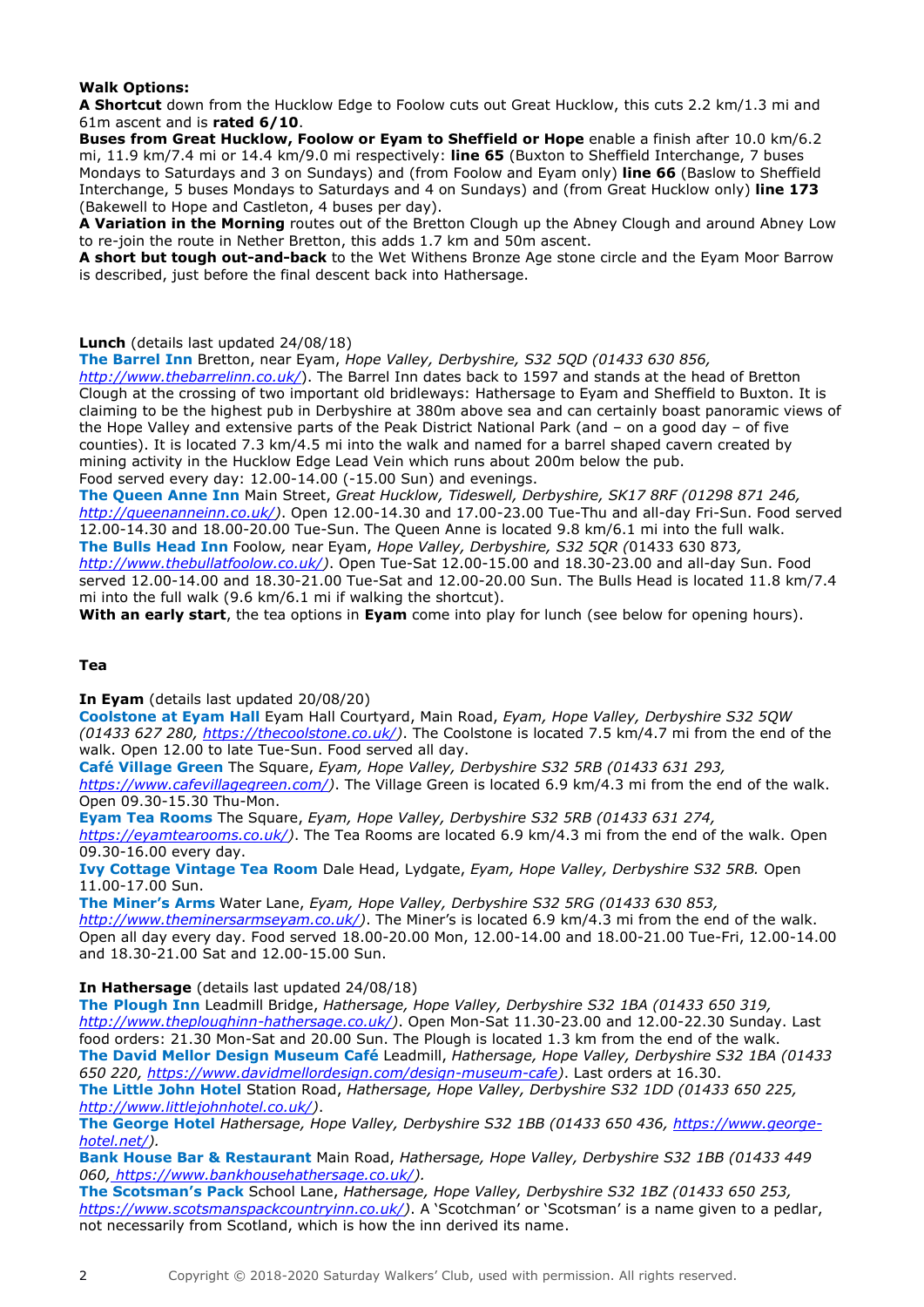#### **Notes:**

#### **Hathersage**

Hathersage is overlooked by the ringed cliffs of Stanage and Millstone edges and the ancient iron-age hill fort of Carl Wark, and the distictive Higger Tor can be seen through a break in the cliffs, standing on Burbage Moor. The origins of the name are disputed, although it is generally accepted that the second half derives from the Old English word *ecg* meaning "edge", although there is little to suggest it is to mean "heather's edge".

The area has been occupied since at least Mesolithic times and has remains of a Romano British settlement. Later the area became an important source of pins, needles and brass buttons as well as of building stones and millstones. In 1990, the cutler David Mellor opened the award-winning Round Building on the site of a former gasometer as a cutlery factory. In 2007, an extension was opened as a design museum.

A number of local landmarks are associated with Robin Hood "of Locksley" (there is a Loxley over the moors near Sheffield) and one of the graves in Hathersage is claimed to be Little John's.

In 1845, Charlotte Brontë stayed at the Hathersage vicarage, visiting a friend, whose brother was the vicar, while she was writing *Jane Eyre*. Many of the locations mentioned in her novel match places in Hathersage. Hathersage boasts a public heated outdoor swimming pool.

#### **The Peak District (National Park)**

The Peak District is an upland area at the southernmost end of the Pennines.

The Peak District National Park is one of the UK's most popular and is located within the boundaries of five counties (Derbys., Ches., Staffs., Yorks. and Greater Manchester). Founded in 1951, it was the first national Park in England. The Park spans an area of around  $1,440$  km<sup>2</sup> (550 mi<sup>2</sup>) and – despite its name – its terrain consists mainly of rolling hills, farmland, moorland and some gritstone escarpments (the "edges"). It is however significantly higher than much of the terrain in the surrounding area.

The Peak District is formed almost exclusively from sedimentary rocks dating from the Carboniferous period. They comprise the Carboniferous Limestone, the overlying Gritstone and finally the Coal Measures, though the latter occur only on the extreme margins of the area. In addition there are infrequent outcrops of igneous rocks including lavas, tuffs and volcanic vent agglomerates.

The northern Dark Peak (whose geology is gritstone) is one of the most famous landmarks in the Peak District National Park, known for its exposed and isolated tracts of moorland, as well as its expansive rolling plateau which is covered by cotton grass bogs and heather moorlands. The soil of the area is composed of moorland peat which provides the perfect environment for the plant life in the area. The areas to the flanks of the high moorland host numerous copses which are composed of Oak and Birch.

The southern White Peak (whose geology is mainly limestone) is another distinctive area within the park due to its gently sloping Limestone plateau, crisscrossed by the Limestone Dales. The Dales provide the areas' drainage and vary in steepness throughout the area.

#### **Derwent River**

The Derwent is a Derbyshire river of 106 km/66 mi length and is a tributary of the River Trent, which it joins south of Derby. Its waters ultimately reach the North Sea via the Humber Estuary. For half its course the river flows through the Peak District and for most of the first 10 km it forms the border to South Yorkshire. In the lower reaches between Matlock and Derby it was one of the cradles of the Industrial Revolution, providing power to the first industrial scale cotton mills. Today it provides a water supply to several surrounding cities, and its steeply sided valley is an important communications corridor through the uplands of the Peak District.

#### **Derwent Valley Heritage Way**

The Derwent Valley Heritage Way (DVHW) is a 88 km (55 mi) waymarked Long Distance Path along the Derwent Valley from Ladybower Reservoir via Chatsworth, the Derbyshire Dales area, and through the Derwent Valley Mills World Heritage Site to Derwent Mouth where it flows into the Trent.

#### **High Low/Highlow Hall**

High Low translates to high hill ('low' = hill in the Derbyshire dialect, from Old English hlaw "hill, mound"). Highlow Hall is a historic Elizabethan manor house, that was owned by the Eyre family from approximately 1340 to 1842, at which point one branch of the family had already emigrated to the United States. It is a Grade II\* listed building and dates to the late  $16<sup>th</sup>$  century and is associated with the White Lady, a local ghost of a woman named Elizabeth Archer, said to haunt the estate.

#### **White to Dark**

The White to Dark Way is a 43 km (27 mi) waymarked multi-day path from the White Peak to the Dark Peak developed in 2012 by TrailZilla and Country Walking Magazine. It claims to be the first major walking trail dedicated to linking the Peak District's two 'halves', across terrain ranging from meadows, woods and farmland to wild moorland and gritstone edges, going from Bakewell to Hope. The route includes Monsal Head, Cressbrook Dale, Litton, Eyam, Stanage Edge and Win Hill. http://www.trailzilla.com/trail-quide/w2d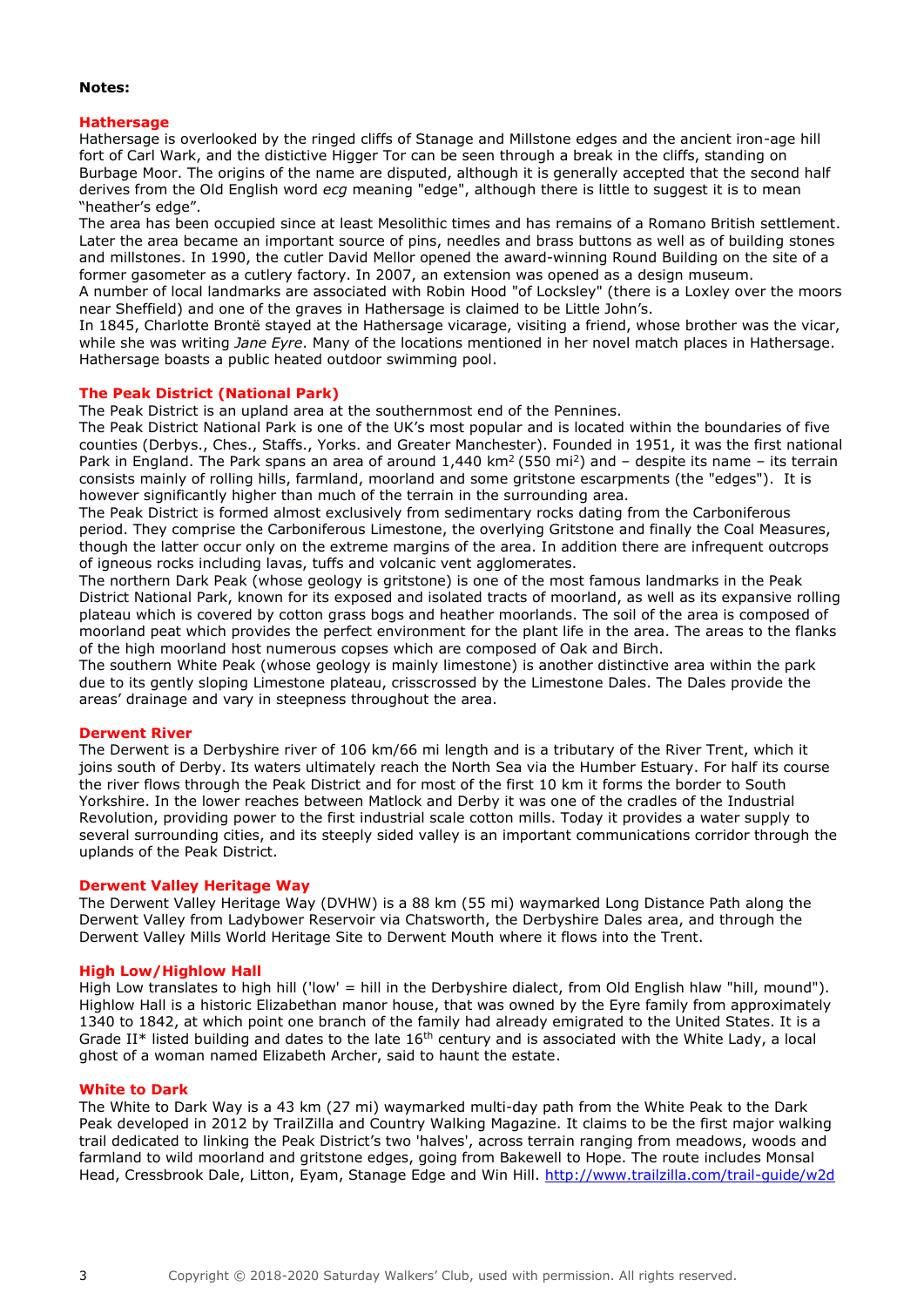#### **The Hope Valley**

The Hope Valley is a wide valley running East-West along the boundary between the gritstone moors and edges of the 'Dark Peak' and the limestone outcrops and deep cut dales of the 'White Peak'. It is a rural area centred on the village of Hope, but although it appears to be a single valley, the name of the river changes several times. The head of the valley lies at Castleton below Mam Tor, once the home of Iron Age people. From here, the Peakshole Water flows out of Peak Cavern to Hope, where it enters the lower reaches of the River Noe, which has risen on Kinder Scout near Edale. The Noe then flows to Bamford, where it enters the River Derwent, which has travelled about 15 km from Bleaklow and is a tributary of the River Trent.

The valley is now technically the Derwent Valley, but the term "Hope Valley" is still used as the Derwent flows through Hathersage and Grindleford. Other streams in the area include the Burbage Brook. The area is a popular tourist destination, particularly as the Hope Valley Line railway from Sheffield to Manchester runs through it.

From earlier times there are traces of a Roman fort at Brough, just to the east of Hope. Its Roman name Navio was later replaced with the Old English word for fort, Brough. It is thought that the fort was probably built to protect Roman lead-mining interests in the Peak District.

Later, the parish of Hope covered two thirds of the Royal Hunting Forest of north Derbyshire.

#### **Eyam/Eyam Moor**

Eyam (pronounced 'eem'), was founded and named by Anglo-Saxons, although lead had been mined in the area since at least the Romans. 'Eyam' is a dative form of the noun *ēg* (an island) and probably refers to a patch of cultivable land amidst the moors, or else to the settlement's situation between two brooks. In the churchyard is an Anglo-Saxon cross in Mercian style dated to the  $8<sup>th</sup>$  century.

Mining continued into the 19<sup>th</sup> century, after which better sources were discovered and a change-over was made to the working and treatment of fluorspar as a slagging agent in smelting. Within a 5 km radius of the village there are 439 known mines.

The village became famous after the Black Death of 1665 and 1666. An outbreak of the bubonic plague, started from a large bail of cloth ordered from London, was contained when the villagers uniquely decided to isolate themselves from the surrounding communities. A policy was introduced that families buried their own dead. Also, anyone was forbidden from leaving the village, with food supplies delivered to pick-up points on the fringes of the village. After 14 months of quarantine, only 83 residents of Eyam are thought to have remained alive, while the pre-plague population of the village had been at least 350. It is known that some of the village population were genetically unique and naturally immune to this very deadly disease.

#### **Eyam Hall**

Eyam Hall is an unspoilt example of a gritstone Jacobean-style manor house and Grade II\* listed. It is still owned by descendants of the original owners, the Wright family, who have held it for nine generations. Its last use was as a wedding venue until 2013 when it was leased to the National Trust (rather than given, the first to be leased ever). It has now been taken back into family management though. House and garden are open to the public every year for 30 days, Eyam Hall Craft Centre is open Tuesdays to Sundays 10.30-16.30 all year.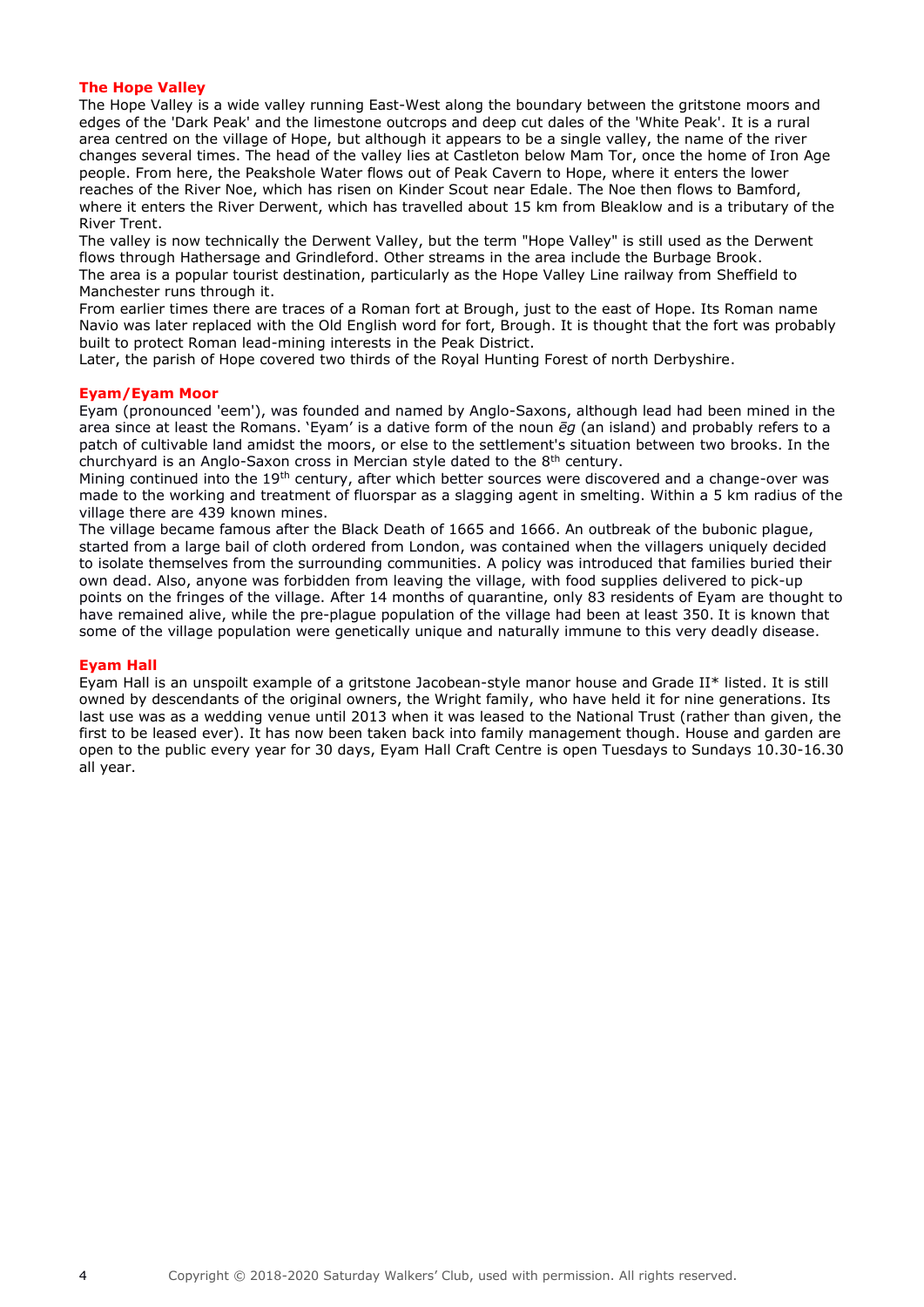## **WALK DIRECTIONS**

Arriving at **Hathersage Station** in the **Peak District National Park**, follow a tarmac path down to the station forecourt (through an underpass if arriving from the direction of Sheffield) and *turn left* along the **Station Approach** road along its opposite pavement. In 120m you *bear left* with the road to cross **Station Road** (the **B 6001**) and continue opposite a little to the right along **Dore Lane**. In good weather you get first views on the left of the **High Low** (hill) and of **Eyam Moor** further in the distance. In 90m the lane goes under the railway line and in 150m, where the lane turns to the right, and by the entrance to **Nether Hall** (on the OS map), you *turn left* with a signposted footpath to 'Leadmill Bridge' over a stone slab stile in a drystone wall or through a double wooden field gate to the left of it (with a 'Nether Hall Farm' sign on it).

You go down a car wide farm track with a hedge on the right and with views of the **Burbage Rocks** edge behind Hathersage village on your left (SWC Walk 266 Sheffield to Bamford or Moscar Lodge). In 130m continue in the same direction along a narrow path with a wooden fence on the right, where the farm track turns to the right towards the farm. In 40m go through a wooden gate and in 220m pass a redundant stile. In 70m go through another wooden gate and continue in the same direction along a fenced path (a footpath has joined from the left from the road). In 160m go through a wall gap by a signpost and then through a wooden gate and *turn right* along the road pavement.

In 50m you cross the **Derwent River** on the arched **Leadmill Bridge**. On the other side *turn right* through a wall gap and a wooden gate with a signposted footpath to 'Shatton', with a **Derwent Valley Heritage Way** marker on the signpost and follow the river on your right. In 170m *bear left* with a signpost across the grass and in 60m walk up some steps and over a stone slab stile in a drystone wall into a pasture and *turn right* up its right-hand boundary, soon with a wood on the right. In 180m you walk through a gap (a missing field gate) by a stile to the right of it. In 120m at the corner of the wood on the right, you continue in the same direction uphill (275°) along a grassy track and in 130m at the top of the field go through a wooden gate to the right of a field gate and *turn right* along a gravel car wide track to the right of **Mount Pleasant Farm**.

On your right you have views of the **Stanage and Bamford Edges** and of **Win Hill** (SWC Walks 266 (as above), 302 (Bamford to Edale) & 360 (Hathersage to Bamford)). In 230m cross the **Dunge Brook** on the lane and in 20m *turn left* with a signpost in a hedge through a wooden field gate and continue along a grassy track through a pasture, with Dunge Brook some 30m away on the left (255°), aiming for the lower left end of the field (i.e. not towards the obvious gate in the top right corner). In 200m you enter **Callow Wood** through a wooden kissing gate to the right of a wooden field gate and follow a clear path uphill through the steep wood (bluebells in season), eventually walking near the top of it. In 370m you leave the wood through a wooden gate and *bear left* (280°) up a grassy slope towards a wall gap 60m away to the right of a cottage. In another 20m go through a wooden gate to the left of a wooden field gate.

*Turn left* uphill with **Callow Farm** house on your left and in 15m ignore a right turning footpath and continue uphill along a car wide gravel track. In 100m the track levels out and in 60m you cross a cattle grid and continue in the same direction along a tarmac lane coming down from the right. Follow the lane for 220m steeply downhill (with High Low hill looming on the left) to a crossing of the **Dunge Brook** with **Dunge Wood** on your right and *turn left* with the lane across the brook. Rise out of the valley with the lane with **Hathersage** soon visible again away on the left. In 200m where the lane bears left, you *veer right* along a gravel car wide farm track and in 60m go through a metal field gate onto a tarmac lane at a T-junction opposite the drive of **Highlow Hall** and *turn right* along the lane. In 50m *turn left* through a double metal field gate with a footpath signpost into a large pasture.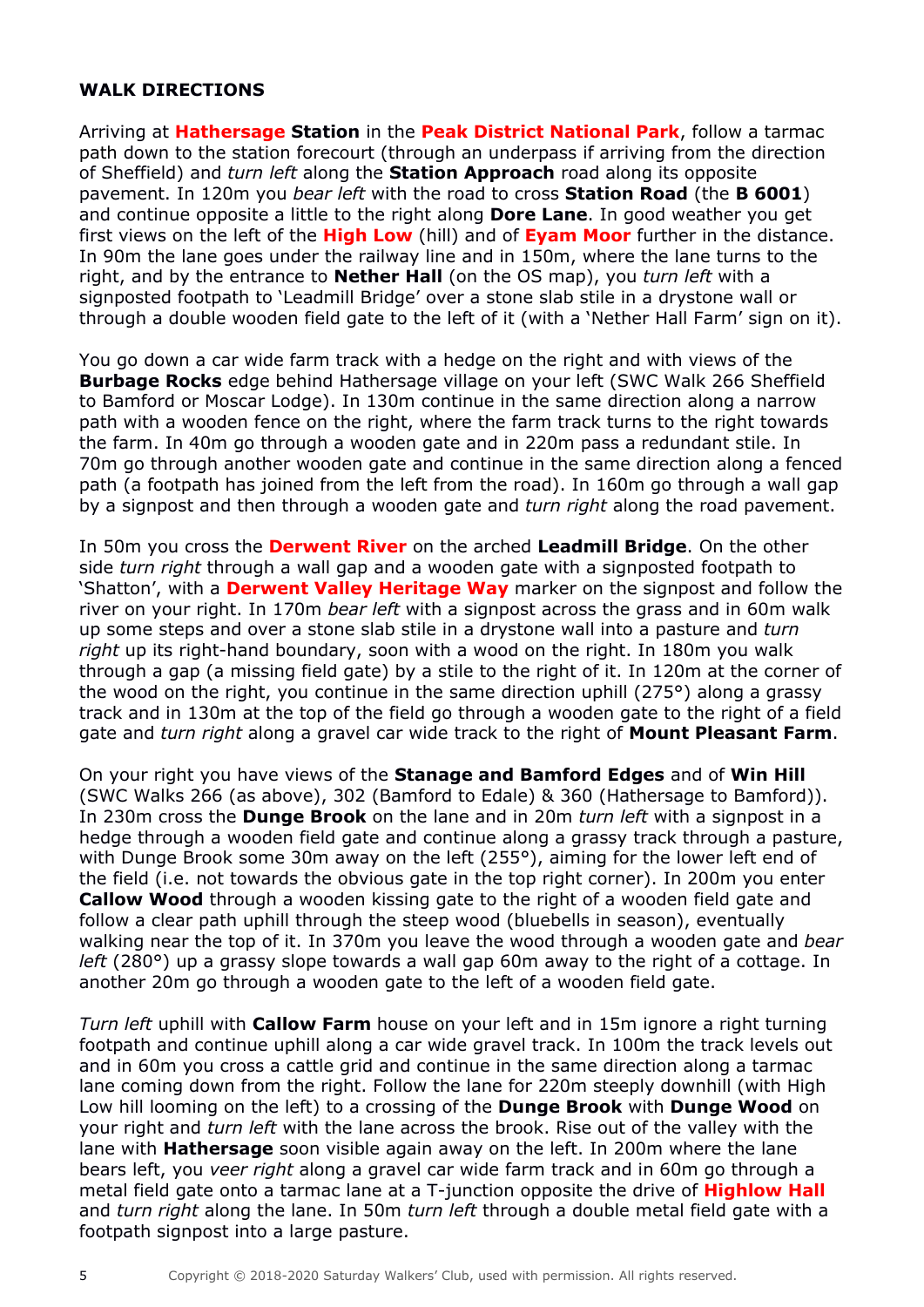You have **striking views** from this field corner of the valley of the **Highlow Brook** and **Bole Hill** beyond it with the edge of **Eyam Moor**, and also of the transmission mast on **Sir William Hill**. Follow the left-hand wall with **High Low** (hill) rising behind the house, and in 90m at the end of the wall *stay to the right* of an intermittent row of large trees downhill through the sloping pasture (175°). In 160m, just past the last tree, *bear left* towards the bottom of the field and in 30m go over a wooden ladder stile in a drystone wall to the right of a wooden field gate and continue along a car wide track steeply downhill through **Highlow Wood** (bluebells in season). In 180m walk through a wooden field gate (ignore the track joining from the right) and cross the **Highlow Brook** on a two-railed footbridge to the left of a ford. On the other side, by a wall gap on the left and with another brook ahead, flowing down through **Brook Wood** (ultimately) from **Eyam Moor**, you *turn right* and cross the brook over a railed plank bridge to continue uphill along a car wide track with the Highlow Brook down on your right.

In 220m you enter **Open Access Land** over a stile to the right of a wooden field gate and continue uphill along the track with a fence on the right. In 230m you **[!]** *fork right* along a narrow grassy path, ignoring the continuation of the car wide track further uphill and in 20m pass a low marker post at the top of the rise to start a gentle descend along the footpath, with **Smelting Hill** on the right on the other side of the valley, the table top-shaped **Abney Low** ahead and the flanks of **Bole Hill** on your left. In 280m you leave the Open Access Land over a stile to the left of a wooden field gate with a **White to Dark** marker on the reverse and continue downhill through an often very muddy area and in 30m cross a stream and re-ascend. In 240m descend steeply into the valley. In 70m *fork right* and in 20m you get to a footbridge by a **river junction**. This is the confluence of **Bretton Brook** (from the left) out of **Bretton Clough** ('clough' is Old English, meaning steep valley/ravine, and related to High German 'Klinge' = blade) and **Abney Brook** (to the half right) out of **Abney Clough**, forming the Highlow Brook. **Stoke Ford** (on the OS map) is 30m away on the right.

### **Here you have a choice:**

**For a longer walk, via Abney Clough and Abney, cross** the bridge and pick up the directions at the end of this text under **Abney Clough Extension.**

**For the Main Walk, all along the Bretton Clough, do not** cross the bridge, but – with your back to Bretton Brook and the footbridge – *turn right* up the slope along a clear path with the signed **Footpath 99** 'By Gotherage Barn to Grindleford and to Eyam' and in 50m ignore a left forking footpath up into the trees (this goes on up to Eyam Moor). You walk up into the **Bretton Clough** with **Abney Low** on the right across the valley, and in 400m go through a wooden kissing gate and continue with a steep drop on the right. The path curves to the left and in 120m you have a wire fence on your right and in another 120m go through a wooden kissing gate to the left of a wooden field gate and *turn right* to cross a stream by a small pond on the left and continue along a clear path uphill (230°) with some drystone wall remnants on your left. In 60m the path levels out with a grassy plateau ahead and with some ruined farm buildings away to your left on a higher level.

Pick up a clear path through the grassy plateau on a bearing of 230° and follow it for 500m, crossing a few wall remnants along the way, signifying how intensively this remote valley was farmed, and lastly going through a lightly wooded area. Eventually you *turn left* with the path which ascends gently for a while to descend to a stile. Go over the stile and cross a stone step bridge over a stream and in 30m *turn left* through a wooden gate with a yellow marker and follow a clear path steeply uphill with the stream below on your left in an increasingly deep cutting. In 130m you *turn right* with the path still steeply uphill and in 80m at a T-junction with a wooden bench on the right, *turn up hard left* along another grassy path, with the valley again on your left.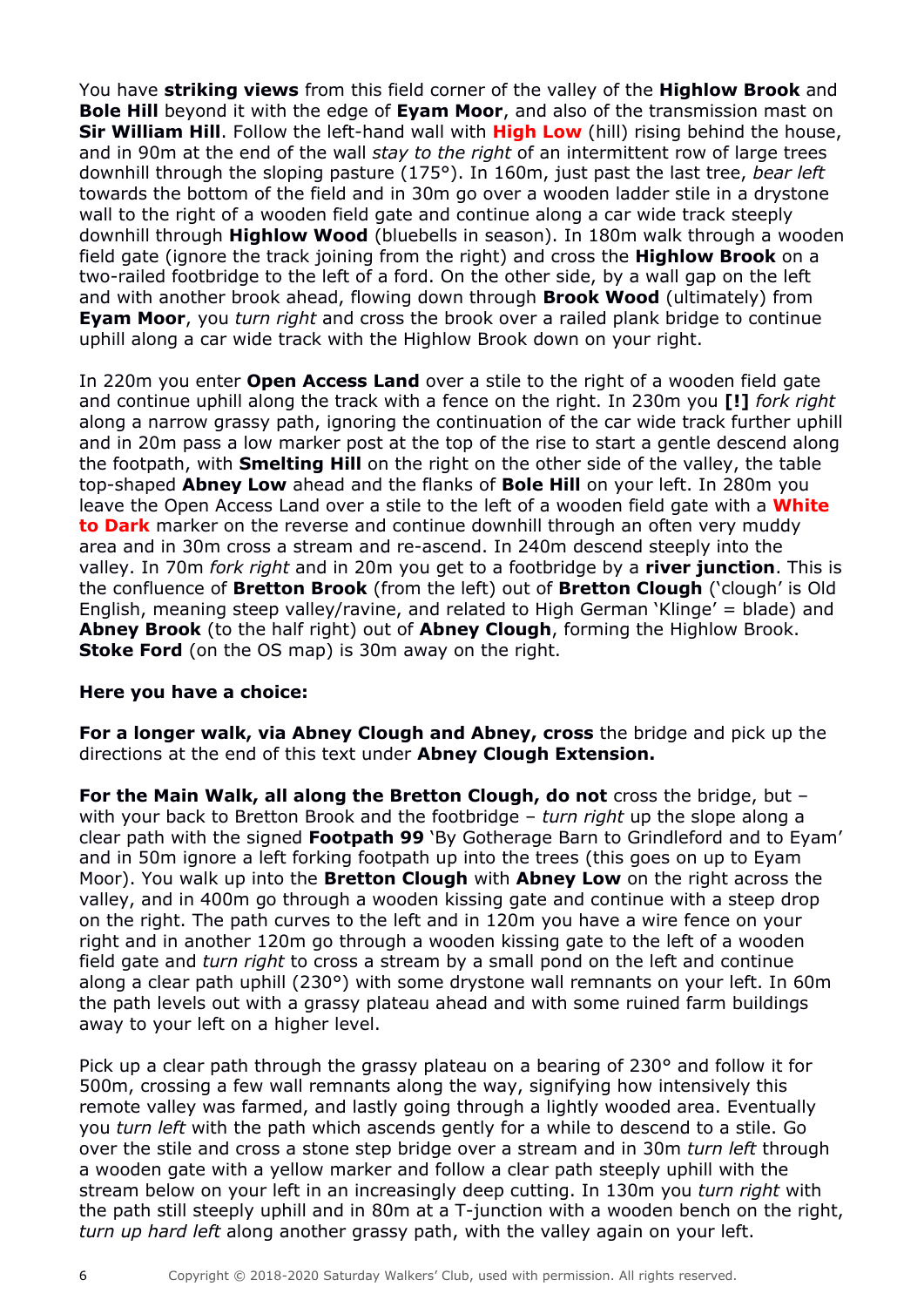In 40m *turn right* over a stile and follow a narrow, fenced footpath with some sloping pastures on the right and the upper end of the **Bretton Clough** ahead. In 200m (having walked through a wooden gate along the way) *turn right* along a tarmac lane by a footpath signpost, still uphill. Ignore all ways off the lane for 450m.

**\*)** You reach a T-junction with **Sir William Hill Road**, by **Bretton Cottage** B&B on your right and with the first of three possible lunch pubs on your left: **The Barrel Inn**. *Bear left* a little to an info panel by a **fantastic viewpoint** right on the **geological fault line dividing the White Peak and Dark Peak** areas, with views down into the **Hope Valley**. [Note the '**London 142 miles**' detail on the panel.] With the view ahead and the pub behind, *turn right* along the road (i.e. continue with the valley on your left). In 180m continue in the same direction on the level along a minor tarmac lane, ignoring the continuation of the main road bearing left steeply downhill. You have splendid views on the right across the top of **Bretton Clough** to **Abney Moor**, and on the left down the steep hanging wood into the **Hope Valley**.

[**Update 08/20**: the footpath used for the upcoming shortcut and the Access Land it leads through, are still closed due to dangerous ground erosion. Therefore, **for the shortcut**, follow the left forking road down into Foolow.]

## **In 900m at a signposted footpath junction, you have a choice:**

**For a Shortcut**, cutting out 2.2 km, you *turn left* steeply downhill and pick up the directions at the end of this text under **Shortcut**.

**For the Main Walk**, you continue in the same direction along the tarmac lane. In 110m the lane veers to the left and starts to gently descend and in 170m a restricted byway joins from the left by a car park and an info panel, out of the **Silence Heritage Site**, a former mining site. In 50m **[!]** you *bear up to the right* along another tarmac lane (Abney Road, signed 'Gliding Club' and 'Abney'), ignoring the continuation of the lane. In 120m you pass a fenced area on your right a little above, this is an entrance to an old lead mine (Speedgrove Mine) and in 250m a footpath joins from the left up some steps out of **Great Hucklow Wood**. **[!]** *Turn left* down the steps and **[!]** *turn right* immediately along a permissive path through the wood (owned by the **Nightingale Centre**, passed later down in Great Hucklow).

In 220m ignore a path joining from the right above and in 50m ignore a wooden gate in the fence on the left leading into a pasture. In 120m you reach the far end of the wood with **Great Hucklow Primary School** up on the right. *Turn left* down along a car wide gravel track. In 70m pass an info panel on the **Hucklow Edge Vein** and walk through a wall gap to the right of a metal car wide gate onto a tarmac lane and *turn left* along it. In 40m where the lane turns hard left, you *turn right* across a grassy area and in 20m continue along a narrow path to the left of a metal field gate, ignoring a stile on the right. You have a field on the right and trees on the left. In 70m *turn left* at a T-junction with a gravel lane (a three-way footpath junction) and in 70m pass an info panel on the **Milldam Leadmine Great Hucklow**. In 20m *turn left* to a road and *turn left* along it past **The Queen Anne Inn**.

In 70m you pass the **Nightingale Centre** on the right and in another 20m the **Great Hucklow buttercross**. In 70m you pass a **bus stop for services to Hope or Sheffield** and in 50m *turn right* along a road. In 130m, just after passing the **Old Chapel** on the left, *turn left* along a signposted footpath over a stone slab stile. Walk along the left-hand boundaries of a succession of fields, crossing between them over stone slab stiles in every case, and in 250m go through a standing stone squeeze gate and along an earthen path with a small wood on the right. In 20m go through a wall gap and *turn left* along a tarmac lane at a T-junction. In 40m *turn right* at a T-junction with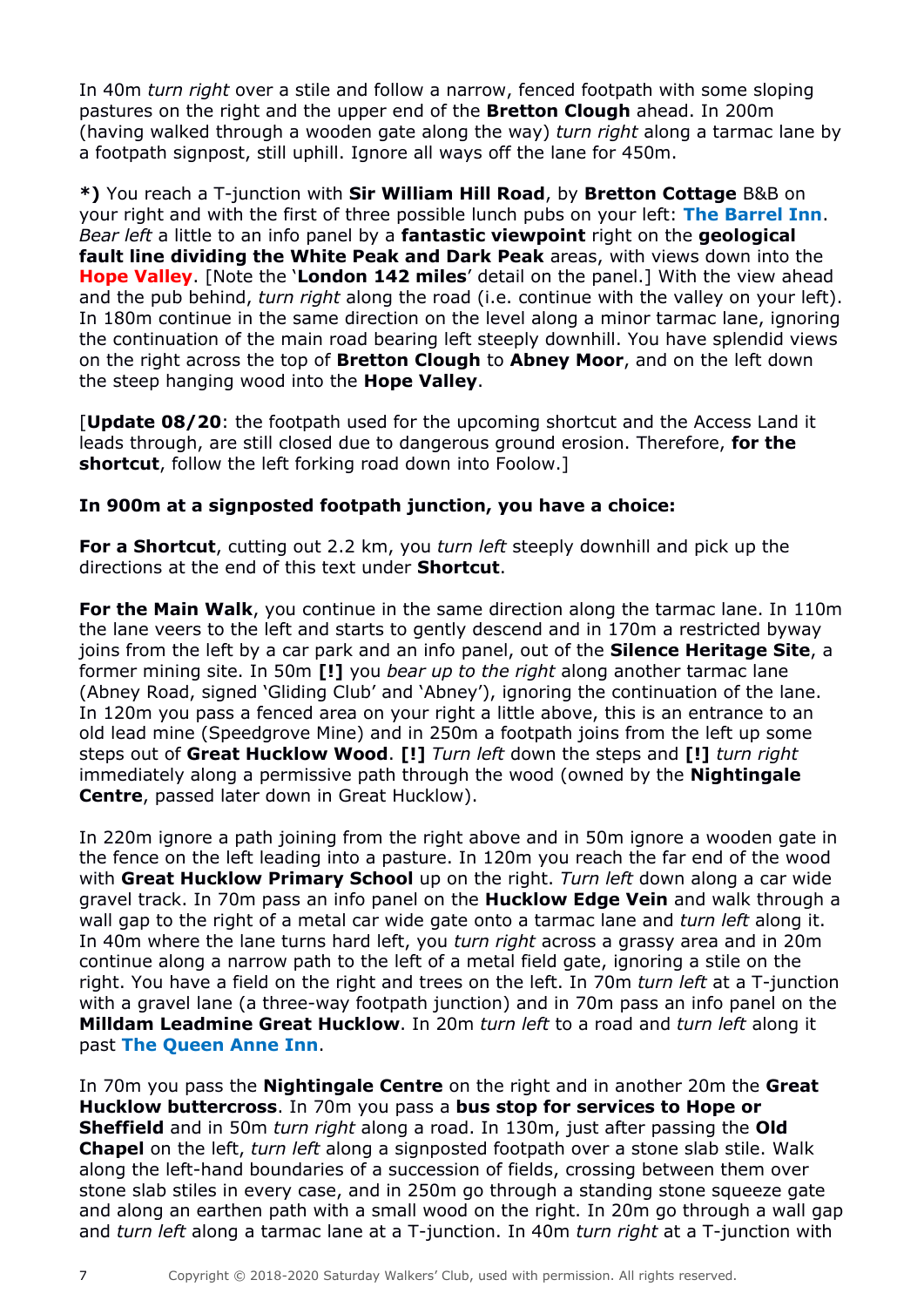another tarmac lane. In 125m where the lane turns to the right, you continue in the same direction along a signposted footpath along a car wide track to the left of a house.

After a while the scenery opens up on the left and you get good views up to the **Hucklow Edge** you walked along earlier. In 400m by a large shed on the left you *bear right* with the car wide track between drystone walls and in 180m go through a stone slab squeeze gate and *bear right* through a pasture. Aim for a point about 30m to the left of the far-right field corner (135°) and there leave the field through a squeeze stile and continue in the same direction with **Roods Farm** on the left. In 50m you cross the farm's drive and cross another pasture in the same direction and in 70m go through a wall gap onto a road and *turn left* towards **Foolow** village. In 160m there is a pavement on the left and in 60m a road joins from the left down from Bretton. You pass **St. Hugh's Church** (usually open; an informative plaque is to be found on the wall on this side of the church) and in another 40m the Shortcut joins from the left along a tarmac path. In 30m you get to a three-way road junction with **The Bulls Head Inn** on the left and a **bus stop** on the right.

**\*\*)** *Turn right* along the road signed 'Wardlow' and 'Middleton'. In 120m, just after the last house on the left, *turn left* through a wooden gate in a drystone wall to the right of a wooden field gate and walk along a gravel path through a pasture. In 20m *turn left* through a wooden gate by a marker post and *turn right* through a pasture. In 30m walk through a wooden gate and *veer left* and in 40m go through a wooden gate in a wall gap and past a high marker post and in 40m through a wall gap and *veer right* a little towards a three-way signpost and a wooden gate halfway down this larger pasture, broadly walking in the direction of the transmission mast on Sir William Hill. In 90m (a footpath joins from the left from the road) walk through the gate (signed 'Eyam'). You now walk in broadly the same direction through a succession of small fields (mainly pastures) for 1.8 km all the way to the fringes of Eyam.

**In more detail:** in 20m go through a wooden gate and along a right-hand wall and in 70m over a stone slab stile in a drystone wall and in 90m go over a stone slab stile in a drystone wall and in 60m walk through a redundant gate and follow the right-hand drystone wall. In 90m go through a stone squeeze stile and continue in the same direction down some steps into **Linen Dale** (on the OS map) and go through a wooden kissing gate by a two-way signpost at its bottom and then and back up the opposite sloping pasture and continue towards a white-painted post 90m away and walk through a wall gap. In 80m walk through a wooden gate and past a high two-way signpost and in 40m pass a low 'Footpath' sign and in 60m, by a two-way signpost, walk through a wooden gate and then a gap in a wall and continue towards a drystone wall corner. In 150m at the wall corner continue in the same direction along the right-hand wall.

In 180m go through a wooden gate and a wall gap, cross a farm track and go through a wall gap and in 90m through another wall gap. In 100m go through a wall gap and in 20m walk through a wooden gate and continue in the same direction through the next pasture along its right-hand side. In 160m *turn left* through some remnants of a wall on the left with a ruined farm building 30m behind and immediately *turn right* downhill with the wall now on your right. You have first sight of **Eyam** village on this gentle descent. In 190m walk through a gap to the left of a drystone wall. In 140m you pass into the next pasture through a wooden gate and continue in the same direction and in 70m leave the field through a wooden gate and a squeeze gap in a drystone wall and continue in the same direction along a narrow path between a hedge and a wall. In 50m walk down some steps onto a tarmac lane. *Turn left* at this four-way footpath junction, along **Tideswell Lane**.

In 100m **Windmill Lane** joins from the right. In 150m (20m before a T-junction with a road) you have **the first of many plague plaques or info panels you will**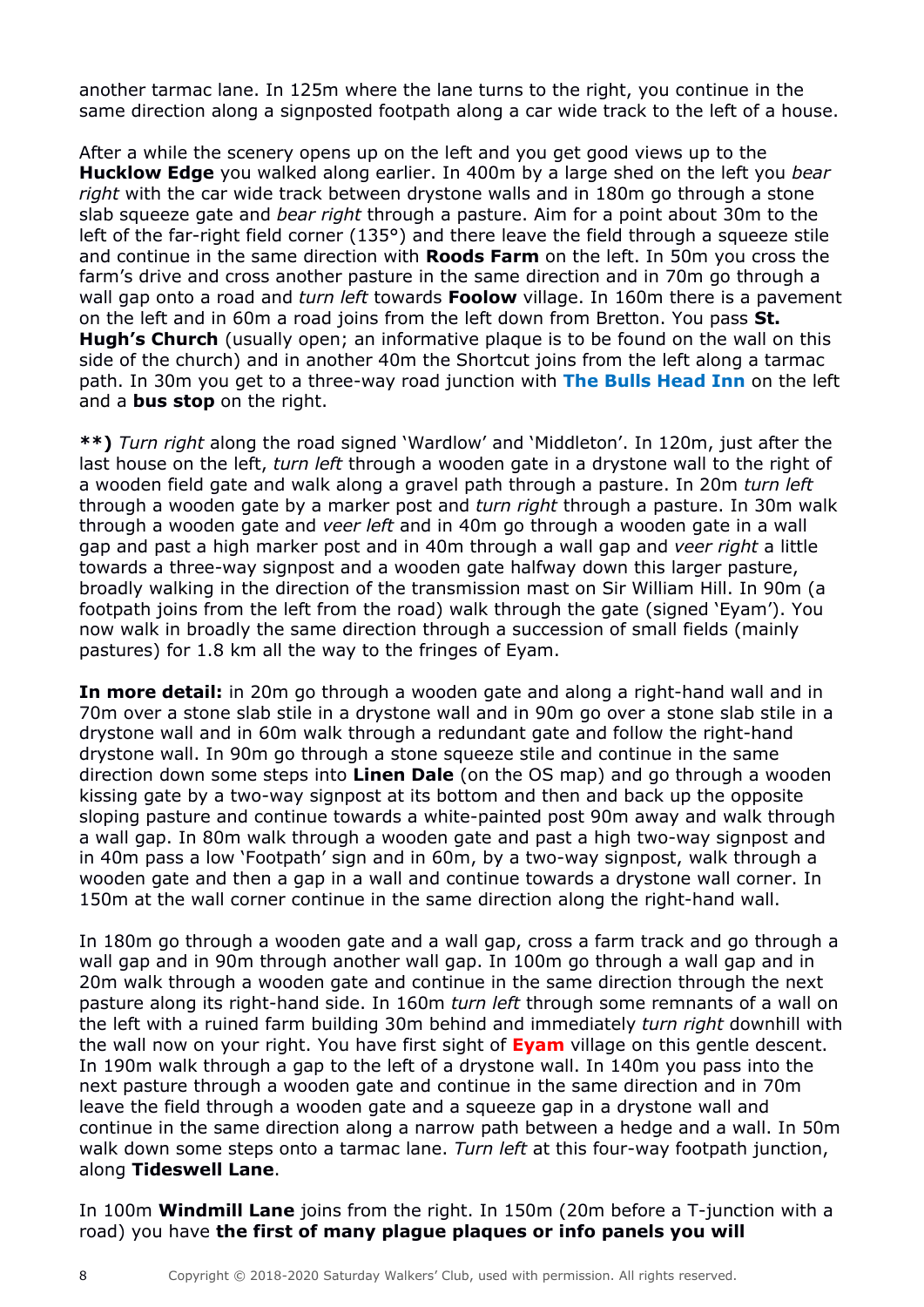**encounter throughout the village**, here on a house wall on the right. Eyam is famous for its **self-chosen isolation during an outbreak of The Plague** in 1665/6, to stop the disease from spreading any further. You will find plenty of information on buildings or fences about the fate of the respective habitants at the time of The Plague. In 20m *turn right* along the main road through Eyam and follow it for 800m.

**In more detail:** in 130m you pass the **first of several bus stops for services to Sheffield**, in 120m you have the **Eyam Country Store** on the left. In 140m you have another bus stop and the courtyard of **Eyam Hall** (NT) on the left: in it you will find the **Coolstone at Eyam Hall** (bar & bistro) and **The Nook** (café). In 40m you pass some info panels on the right by the village stocks and market hall and in 70m the **Ever End Troughs** (so called because they never ceased to have water in the 16<sup>th</sup> century) and a **Sheep Roast** on the left (with an explanatory plaque on the wall on the left), followed by the **Plague Cottages**. In 20m pass **St. Lawrence's, Eyam** on your left (its churchyard has an 8th century Celtic/some say Saxon cross), followed by the ex-Bulls Head pub and The Mechanics' (evening) bar in the **Eyam Mechanics Institute** building by another bus stop on the right.

**[!]** In 130m you *fork left* with **Church Street** to the left of a ruined cottage, where the main road veers to the right gently downhill. In 20m pass an info panel on the left (about the glebe mine site) and in 30m the **Church Street Stores** on the right-hand side. In 40m reach **The Square**, by the **last of the bus stops** on the right by two more info panels, with the **Café Village Green** on the left and the **Eyam Tea Rooms** 30m away on the right across the square, as well as the **Ivy Cottage Vintage Tea Room** 30m down the lane on the right, then forking right for 50m down **Lydgate**.

At the far end of the square *turn left* up along **Water Lane** and in 35m pass **The Miner's Arms** on your right. Continue up Water Lane, which is getting steeper as you continue, en route passing some more water troughs from the 1588 water supply system, and in 320m at the top of the road by a bench on the right, you *turn left* through a wooden gate and along a narrow path between pastures. In 130m another path joins from the left and in 20m you walk up some steps and through a wooden gate onto a tarmac lane (**Edge Road**). Cross it and go up some steps and walk through a wooden gate a little to the left to continue uphill, initially along a paved path. In 100m you have a drystone wall on your left and **Beech Hurst** wood beyond it with **YHA Eyam** in the midst of it. In 110m, where the drystone wall turns to the left, you continue in the same direction steeply further uphill.

In 50m at the top of the rise you *turn left* through a wooden gate in a wall gap into a pasture and continue with the hanging wood again on your left. In 70m ignore a wooden gate into the wood and in another 30m go through a wooden gate and *veer right* across another pasture (with clear views on the left of the valley below, a rather large quarry opposite and all the villages walked through earlier) and in 50m enter the adjacent field through a wooden gate between drystone walls. Cross the field diagonally to its upper corner and in 100m leave the field through a wooden gate by a wooden signpost (but without a sign) and *turn left* along a tarmac lane. In 30m *turn right* over a stone slab stile in a drystone wall and follow the right-hand field boundary to the far-right corner.

In about 300m you pass on the right the chimneyed shaft of the **Ladywash Leadmine** (active, with interruptions, from 1717 to 1979, lately for Fluorspar mining). You continue over the brow of this field, the **highest point of this walk**, and leave the field through a stone slab stile in a drystone wall onto a tree-lined gravel car wide track between drystone walls (a BOAT – Byway Open to All Traffic) with the signposted footpath continuing in the same direction across the track towards **Stoke Ford** (seen earlier by the confluence of Abney and Bretton Brooks) and with some transmission masts away up on the left (police communications masts, also used by other services).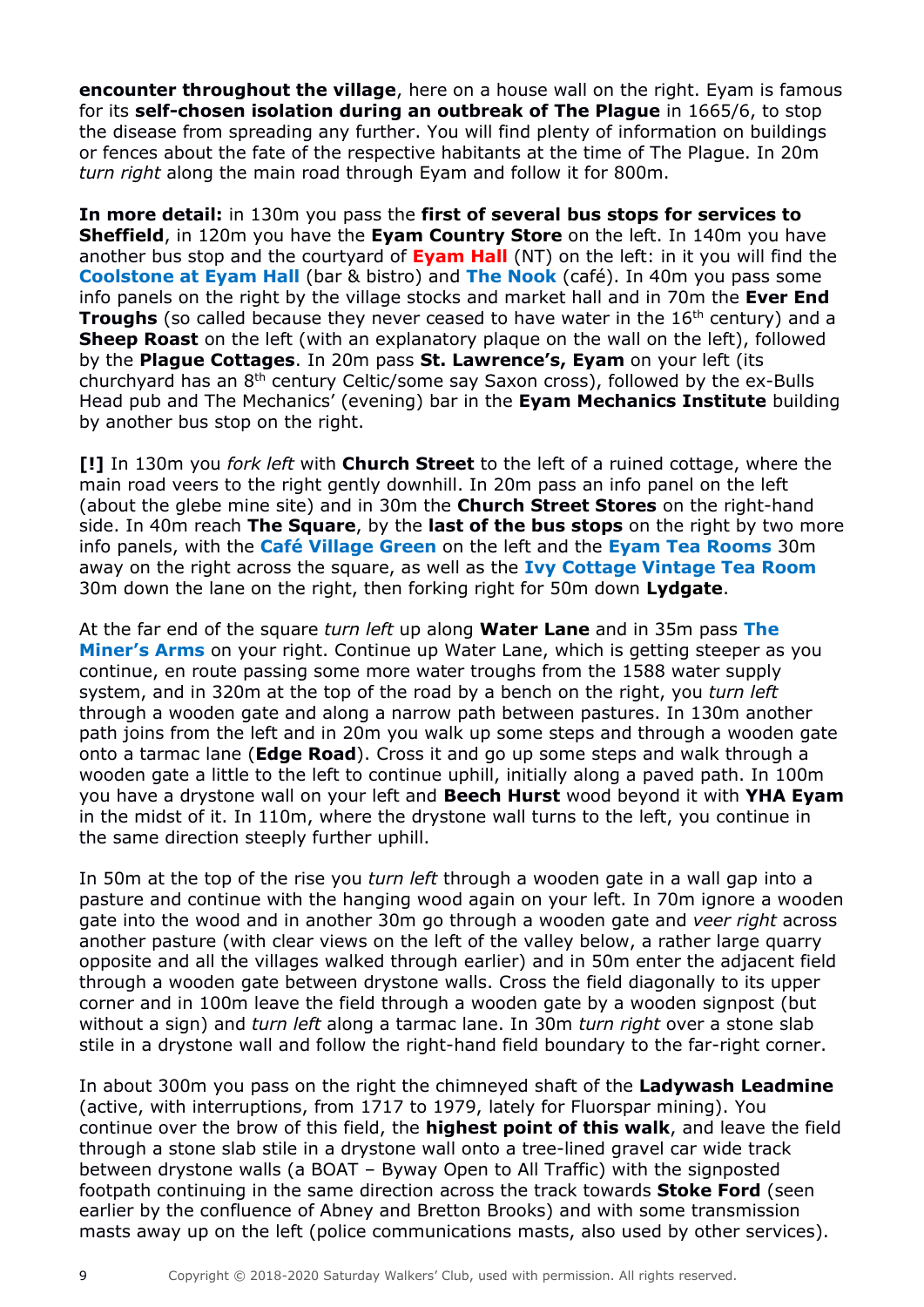You are on **Sir William Hill Road**, part of an old toll road from **Sheffield to Buxton**.

**For a short out-and-back** to the **Sir William Hill** (allegedly named after Sir William Cavendish, but that is disputed) with fine views back out across the area walked through earlier, you *turn left* uphill along the track for 250m.

**For the continuation of the walk**, you *turn right* downhill along it. In 700m just before a junction with a road at a bend, ignore a footpath from Abney via Stoke Ford joining from the left over a stone slab stile across the drystone wall. In another 15m **[!]**  you *turn left* through a wooden kissing gate to the right of a wooden field gate with a footpath signpost into **Eyam Moor** and **[!]** *bear right* (50°) to in 40m follow a righthand fence, with some pastures on the right behind (i.e. ignore the other clear path on 20° straight ahead). On the right across the Hope Valley you again can see **Burbage Rocks**, **Higger Tor** and **Carl Wark**, as well as the **Stanage and Froggatt Edges**.

In 500m, where the fence bears to the right, you continue in the same direction along the clear path, gently descending, with Hathersage staring to come into view. [The path along this stretch will be a streambed in places after heavy rain.] In almost 700m, *30m before a couple of stone gate posts* with some remnants of a drystone wall on either side, you pass a heavily overgrown **Embanked Stone Circle** just to the right of the path (ca. 12m in diameter and with 4 upright stones, with most of their length believed to be below the peat). Continue to the gate posts.

### **Here you have a choice:**

**For a strenuous 600m each-way pathless out-and-back** to the fascinating Wet Withens Stone Circle and the Eyam Moor Barrow, *turn left* on a bearing of 275° through the heather and bracken, minding occasional holes and drainage channels en route (but **do not walk this route** in ground nesting season: 01 March – 31 July). In about 450m you go over a brow and should now see the impressive but heavily damaged, **Eyam Moor Barrow** about 150m ahead, with a green metal Scheduled Ancient Monument sign to its left. The **Wet Withens** are just to the left of the barrow, at 335m above sea. The Bronze Age stone circle is ca. 30m in diameter and about 10 uprights can still be seen around its grass and heather filled interior. There are fine views from here to the Highlow and the Abney Low, as well as to Higger Tor across the Hope Valley.

**For the continuation of the walk**, go through the gate posts and *bear left* to continue with the path down through the bracken and heather (15 $\degree$  initially). In 350m leave the **Open Access Land** through a wooden kissing gate to the right of a metal field gate by a signpost and *turn left* down a tarmac lane. The lane then curves ever so slightly to the right and in 250m you pass the drive to **Leam Farm** on the right and in 150m the entrance to **Leam Cottage Farm** and in 150m *turn hard left* with the lane, ignoring a signposted footpath into a pasture in the same direction. In 250m *bear right* with the lane and in 50m *turn hard left* along a minor lane.

In 10m *turn right* downhill along a tarmac drive between drystone walls to '**Hoghall**' and in 120m go through a wooden gate to the right of a double wooden field gate and continue in the same direction along the right-hand boundary down a steep grassy slope. In 180m at the bottom of the drop you go through a wooden gate then a standing stone squeeze gate and cross the **Highlow Brook** on an arched stone bridge and on the other side *veer right* with a grassy path with the brook 30m away to the right and in 80m you ascend a steep slope through some scattered trees along a clear path. In 60m *turn right* along a gravel lane (by a well-weathered wooden two-way signpost).

In 30m go through a wooden gate to the right of a cattle grid and in 150m *bear right* along a road joining from the left by a footpath signpost on the right. In 200m you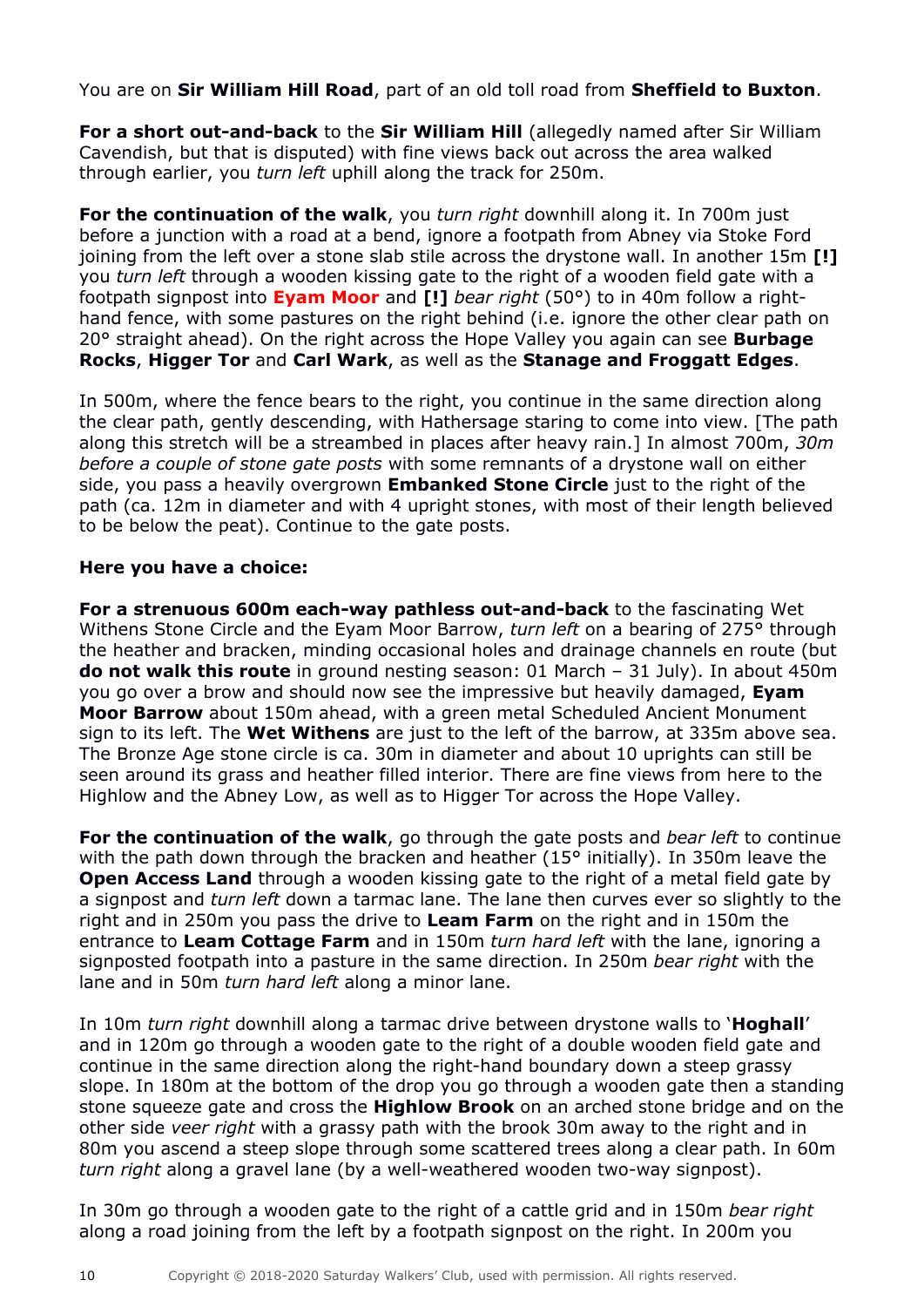reach a main road at a T-junction. You have the recommended tea stop the **Plough Inn** on the right. *Turn left* downhill long the left-hand road pavement. In 110m you pass the left turning signposted footpath to 'Shatton' that was the outbound route in the morning. Continue in the same direction over the **Derwent River** and either re-trace your outbound route back to the station or follow the roadside pavement all the way to the turnoff to **Station Approach**, en route passing the recommended tea stop **The David Mellor Design Museum Café**.

**For more tea stops and/or a tour through Hathersage** (adds up to 1.6 km): **do not go up Station Approach** but follow the B road (Station Road) into the village and follow the route as per the route map, in 340m passing **The Little John Hotel**, in another 40m reaching **Main Road** at a T-junction, opposite **The George Hotel**. *Turn right* and pass some restaurants and the **Bank House Bar & Restaurant** along **Main Road** and in 380m *turn left* along **School Lane** to in 170m reach the recommended **Scotsman's Pack** pub. From there return to Main Road and *turn left* along it uphill. In 150m *bear right* away from the main road and follow **Back Lane** to the bottom of **Station Approach** 350m away.

## **Foolow Shortcut (cut 2.2 km/1.3 km and 61m ascent)**

In 100m continue in the same direction at a four-way path junction, further downhill. In 100m by an info panel on the **Silence Heritage Site**, a former mining site, you walk down some steps and go through a wooden gate and follow a left-hand field boundary for 150m and walk through a wooden gate and continue in the same direction through the next pasture. In 400m near the far corner (just after having curved around a fenced pond) you go over a stone slab stile and continue in the same direction along a road joining from the left behind down from the edge. You follow the road towards **Foolow** village and in 500m, 30m before a T-junction, *bear left* along a tarmac path and pass a charming barn to its left. At a road junction [40m to the right, **St. Hugh's Church** is worth a look, its exterior more so than its interior though (usually open; an info panel can be found on the far-side of the church)] you *turn left* and in 30m you get to a threeway road junction with **The Bulls Head Inn** on the left and a **bus stop** on the right.

Pick up the directions in the main text at the double asterisk **\*\*)**.

### **Abney Clough Extension (add 1.7 km and 50m ascent)**

Go through a wooden gate on the other side of the **Bretton Brook** and *turn right* to in 10m cross the **Abney Brook** on another footbridge by a marker post (**leaving the Access Land**). In 50m *turn left* at a signposted three-way footpath junction, signed 'Abney'. You gently ascend the tight and steep wooded **Abney Clough** for 1.4 km to a road in **Abney**, with the brook and some wall remnants on the left below.

**In more detail**: in 200m the gradient eases and in another 70m the path almost levels out and you have the edge of **Abney Moor** visible ahead; the gradient increases again but in 220m the path levels out temporarily; in 75m cross a streamlet, with a large newly planted area on the right (**White Edge Plantation**); go through a couple of wooden gates in 40m and in 60m and in 50m cross a stream; in 80m cross a streamlet and *veer right* with the path to a wooden gate 50m away and *turn left* past the gate, now high above the brook; in 30m emerge from the trees with views of the top of the